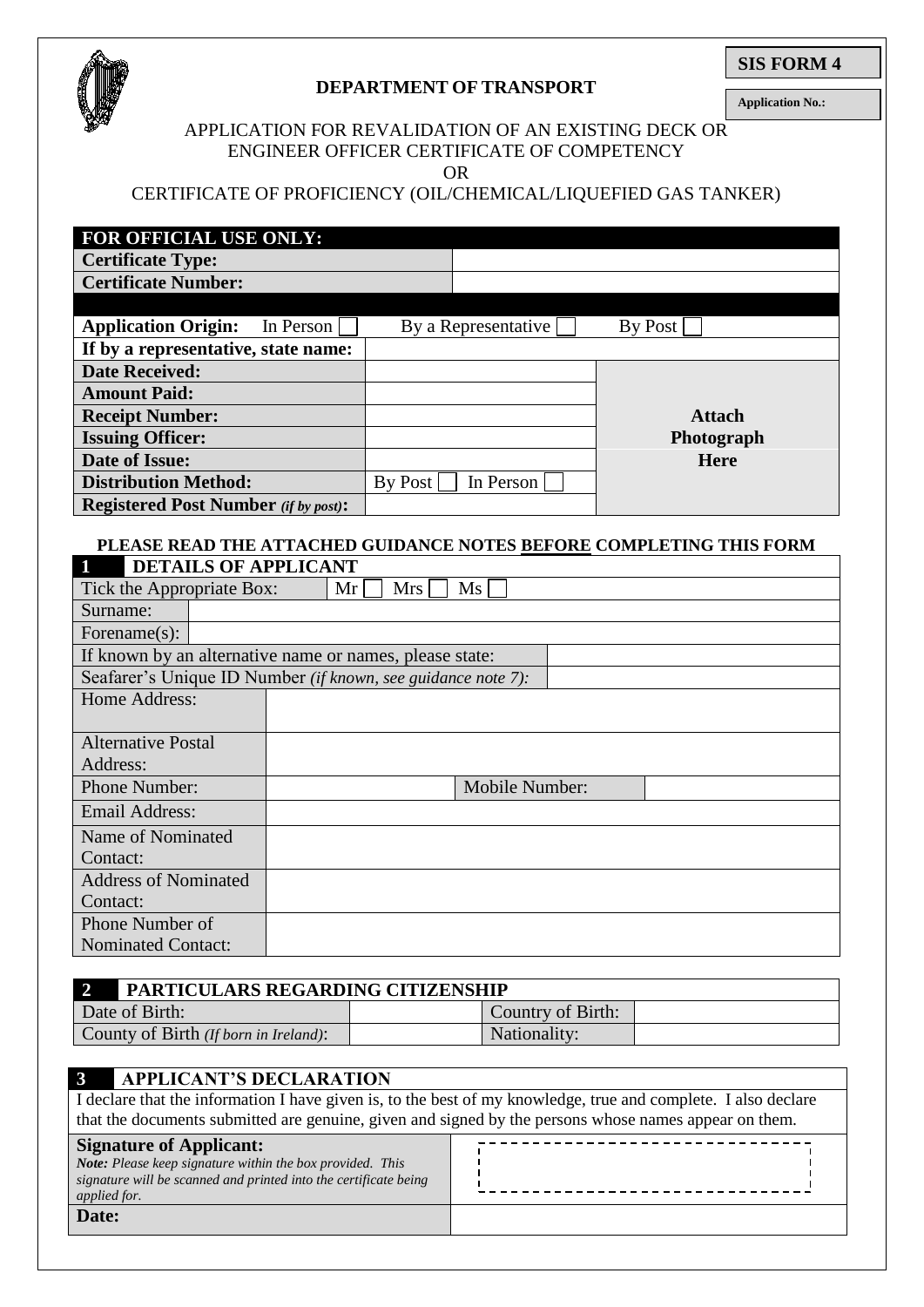# **4 PARTICULARS OF CERTIFICATE(S) FOR WHICH REVALIDATION IS BEING APPLIED FOR**

| <b>Certificate Type:</b> | <b>Certificate Number:</b> |  |
|--------------------------|----------------------------|--|
| <b>Certificate Type:</b> | <b>Certificate Number:</b> |  |
| <b>Certificate Type:</b> | <b>Certificate Number:</b> |  |

| $\overline{5}$<br><b>TRAINING</b> (Give details of new courses attended) |                          |                    |  |  |  |  |  |
|--------------------------------------------------------------------------|--------------------------|--------------------|--|--|--|--|--|
| <b>Qualification Awarded</b>                                             | <b>Issuing Authority</b> | <b>Date Issued</b> |  |  |  |  |  |
|                                                                          |                          |                    |  |  |  |  |  |
|                                                                          |                          |                    |  |  |  |  |  |
|                                                                          |                          |                    |  |  |  |  |  |
|                                                                          |                          |                    |  |  |  |  |  |
|                                                                          |                          |                    |  |  |  |  |  |

| PARTICULARS OF SERVICE<br>$\boldsymbol{6}$ |                  |                                        |                                              |              |                    |      |              |                 |             |
|--------------------------------------------|------------------|----------------------------------------|----------------------------------------------|--------------|--------------------|------|--------------|-----------------|-------------|
| Name of Ship                               | Type of<br>Ship* | Port of                                | <b>Gross</b>                                 | Motor/       | <b>Capacity</b> in |      | <b>Dates</b> | <b>Duration</b> |             |
|                                            |                  | Registry/<br>Official<br><b>Number</b> | Tonnage/<br>Registered<br>Power kW           | <b>Steam</b> | which served       | From | To           | <b>Months</b>   | <b>Days</b> |
|                                            |                  |                                        | GT                                           |              |                    |      |              |                 |             |
|                                            |                  |                                        | kW                                           |              |                    |      |              |                 |             |
|                                            |                  |                                        | GT                                           |              |                    |      |              |                 |             |
|                                            |                  |                                        | kW                                           |              |                    |      |              |                 |             |
|                                            |                  |                                        | GT                                           |              |                    |      |              |                 |             |
|                                            |                  |                                        | kW                                           |              |                    |      |              |                 |             |
|                                            |                  |                                        | GT                                           |              |                    |      |              |                 |             |
|                                            |                  |                                        | kW                                           |              |                    |      |              |                 |             |
|                                            |                  |                                        | GT                                           |              |                    |      |              |                 |             |
|                                            |                  |                                        | kW                                           |              |                    |      |              |                 |             |
|                                            |                  |                                        | GT                                           |              |                    |      |              |                 |             |
|                                            |                  |                                        | $\mathbf{k}\mathbf{W}$                       |              |                    |      |              |                 |             |
|                                            |                  |                                        | GT                                           |              |                    |      |              |                 |             |
|                                            |                  |                                        | kW                                           |              |                    |      |              |                 |             |
|                                            |                  |                                        | GT                                           |              |                    |      |              |                 |             |
|                                            |                  |                                        | kW                                           |              |                    |      |              |                 |             |
|                                            |                  |                                        | GT                                           |              |                    |      |              |                 |             |
|                                            |                  |                                        | $\mathbf{k}\mathbf{W}$                       |              |                    |      |              |                 |             |
|                                            |                  |                                        | GT                                           |              |                    |      |              |                 |             |
|                                            |                  |                                        | $\mathbf{k}\mathbf{W}$                       |              |                    |      |              |                 |             |
|                                            |                  |                                        | GT                                           |              |                    |      |              |                 |             |
|                                            |                  |                                        | kW                                           |              |                    |      |              |                 |             |
|                                            |                  |                                        | GT                                           |              |                    |      |              |                 |             |
|                                            |                  |                                        | $\mathbf{k}\mathbf{W}$                       |              |                    |      |              |                 |             |
|                                            |                  |                                        | GT                                           |              |                    |      |              |                 |             |
|                                            |                  |                                        | kW                                           |              |                    |      |              |                 |             |
| $*$ $\pi$ $\sigma$ $\sigma$ $\sigma$       |                  |                                        | $\theta$ and $\theta$ in $\theta$<br>$\cdot$ |              |                    |      |              |                 |             |

**\* For 'Type of Ship', please enter one of the following:**

**1 = Passenger/Cargo/Other, 2 = Oil (Petroleum) Tanker, 3 = Chemical Tanker, 4 = Liquefied Gas Tanker**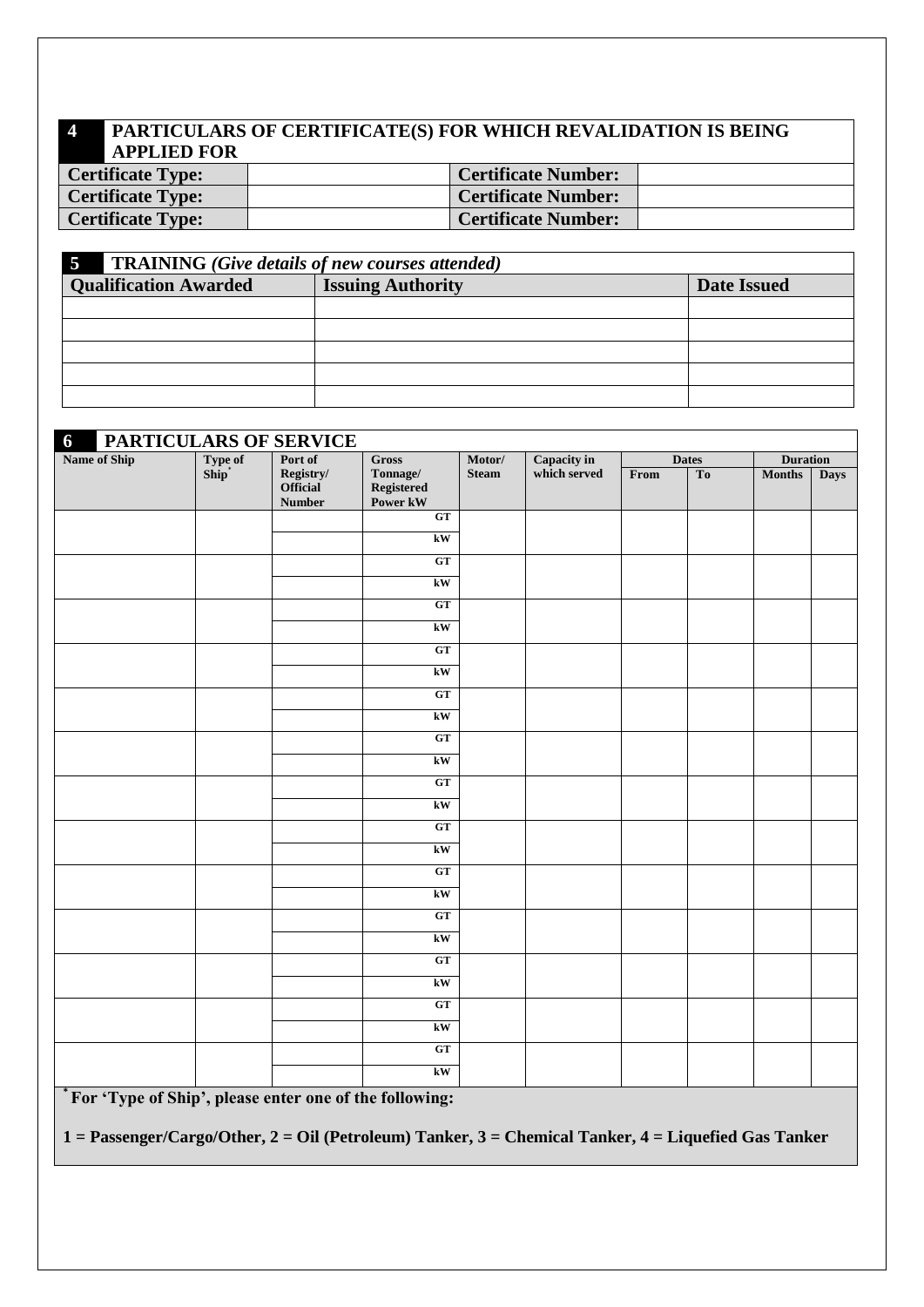| 7<br>DOCUMENTS TO ACCOMPANY YOUR APPLICATION - CHECKLIST                                                    |                      |                       |
|-------------------------------------------------------------------------------------------------------------|----------------------|-----------------------|
|                                                                                                             | <b>For Applicant</b> | For Official Use only |
| A completed application form                                                                                |                      |                       |
| Two photographs, signed on reverse                                                                          |                      |                       |
| Original Certificate of Competency (if requiring revalidation)                                              |                      |                       |
| Original Certificate of Proficiency - Oil/Chemical/ Liquefied<br>Gas Tanker (if requiring revalidation)     |                      |                       |
| Company Letter (verifying duties and duration<br>of<br>employment)                                          |                      |                       |
| STCW Medical Certificate (see Marine Notice 38 of 2014 for<br>a list of approved Doctors)                   |                      |                       |
|                                                                                                             |                      |                       |
| Engineer Applicants - High Voltage Training (refer to<br>Guidance Note 13 for further details)              |                      |                       |
| Deck Applicants - ECDIS Training (refer to Guidance Note<br>12 for further details)                         |                      |                       |
| Discharge Book (detailing required seagoing service)                                                        |                      |                       |
| Equivalent revalidation experience (if applicable)                                                          |                      |                       |
| The appropriate fee (fees and payment methods are listed<br>under Guidance Note 6 & 15)                     |                      |                       |
| Basic Training Fire Prevention and Fire Fighting (STCW Table A-<br>VI/2)                                    |                      |                       |
| Basic Training Personal Safety and Social Responsibilities<br>(STCW Table A-VI/1-4)                         |                      |                       |
| Basic Training Survival Craft and Rescue Boats other than<br>Fast Rescue Boats (STCW Table A-VI/2-1)        |                      |                       |
| Basic Training in Personal Survival Techniques, (STCW Table A-VI/1)                                         |                      |                       |
| PLUS - CERTIFICATES OF UPDATED PROFICIENCY – Required from 1 <sup>st</sup> January 2017 only.               |                      |                       |
| <b>Please refer to Guidance Note No. 15</b>                                                                 |                      |                       |
| Update training in Personal Survival Techniques (STCW Table A-VI/1-1)                                       |                      |                       |
| Update training in Fire Prevention and Fire Fighting (STCW Table A-<br>$VI/1-2)$                            |                      |                       |
| Update Proficiency in Survival Craft and Rescue Boats other than<br>Fast Rescue Boats (STCW Table A-VI/2-1) |                      |                       |
| Update Proficiency in Fast Rescue Boats (STCW Table A-VI/2-2)                                               |                      |                       |
| Update training in Advanced Fire Fighting (STCW Table A-VI/3)                                               |                      |                       |

**IMPORTANT NOTICE:** INCOMPLETE APPLICATIONS MAY BE RETURNED UNPROCESSED, BY POST. THEREFORE IN ORDER TO AVOID ANY UNDUE DELAY IN THE PROCESSING OF YOUR APPLICATION, PLEASE ENSURE THAT THE ABOVE CHECKLIST IS ADHERED TO.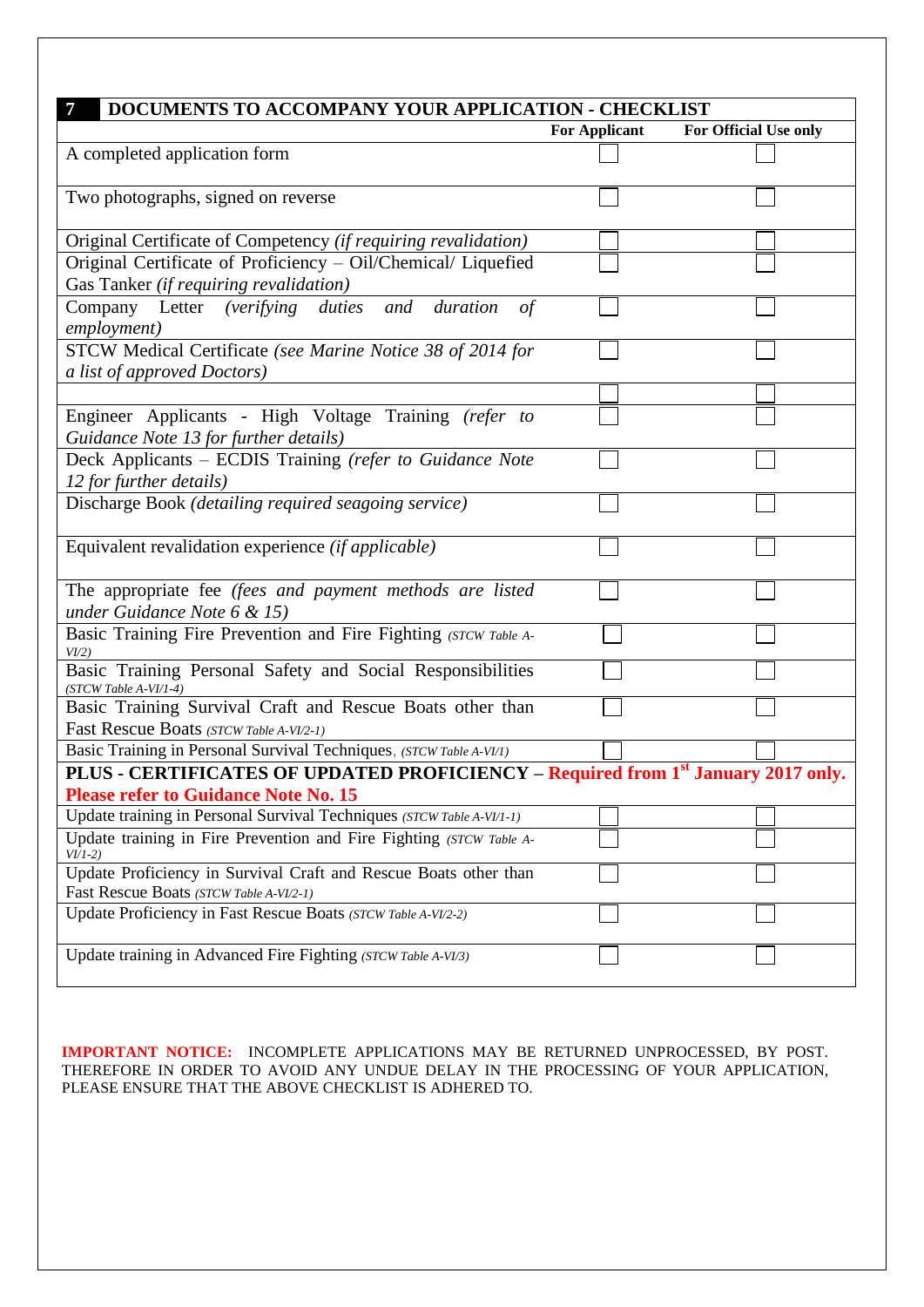# **FOR OFFICIAL USE ONLY**

| <b>APPLICATION PASSED</b>                                        |                                                                                                        |          |                     |                                        |  |  |  |  |
|------------------------------------------------------------------|--------------------------------------------------------------------------------------------------------|----------|---------------------|----------------------------------------|--|--|--|--|
|                                                                  | I confirm that I have examined the training, service and other documents provided in support of this   |          |                     |                                        |  |  |  |  |
|                                                                  | application. I hereby certify that the seafarer has produced satisfactory proof of training/service to |          |                     |                                        |  |  |  |  |
| qualify for the revalidation of their certificate(s) as follows: |                                                                                                        |          |                     |                                        |  |  |  |  |
| <b>Functions</b>                                                 | Level                                                                                                  | Capacity |                     | <b>STCW Reg</b>   Limitations applying |  |  |  |  |
|                                                                  |                                                                                                        |          |                     |                                        |  |  |  |  |
|                                                                  |                                                                                                        |          |                     |                                        |  |  |  |  |
|                                                                  |                                                                                                        |          |                     |                                        |  |  |  |  |
|                                                                  |                                                                                                        |          |                     |                                        |  |  |  |  |
|                                                                  |                                                                                                        |          |                     |                                        |  |  |  |  |
|                                                                  |                                                                                                        |          |                     |                                        |  |  |  |  |
| Approved                                                         | Certificate                                                                                            |          |                     |                                        |  |  |  |  |
| <b>Expiry Date:</b>                                              |                                                                                                        |          |                     |                                        |  |  |  |  |
|                                                                  | Examiner's Signature:                                                                                  |          |                     |                                        |  |  |  |  |
|                                                                  |                                                                                                        |          | <b>Office Stamp</b> |                                        |  |  |  |  |
| Date:                                                            |                                                                                                        |          |                     |                                        |  |  |  |  |
|                                                                  |                                                                                                        |          |                     |                                        |  |  |  |  |

# **APPLICATION REJECTED**

I confirm that I have examined the training, service and other documents provided in support of this application. I hereby certify that the seafarer has **NOT** met the requirements for revalidation of their certificate(s).

REASON(S) FOR REJECTION:

| Examiner's Signature: |                     |
|-----------------------|---------------------|
|                       | <b>Office Stamp</b> |
| Date:                 |                     |
|                       |                     |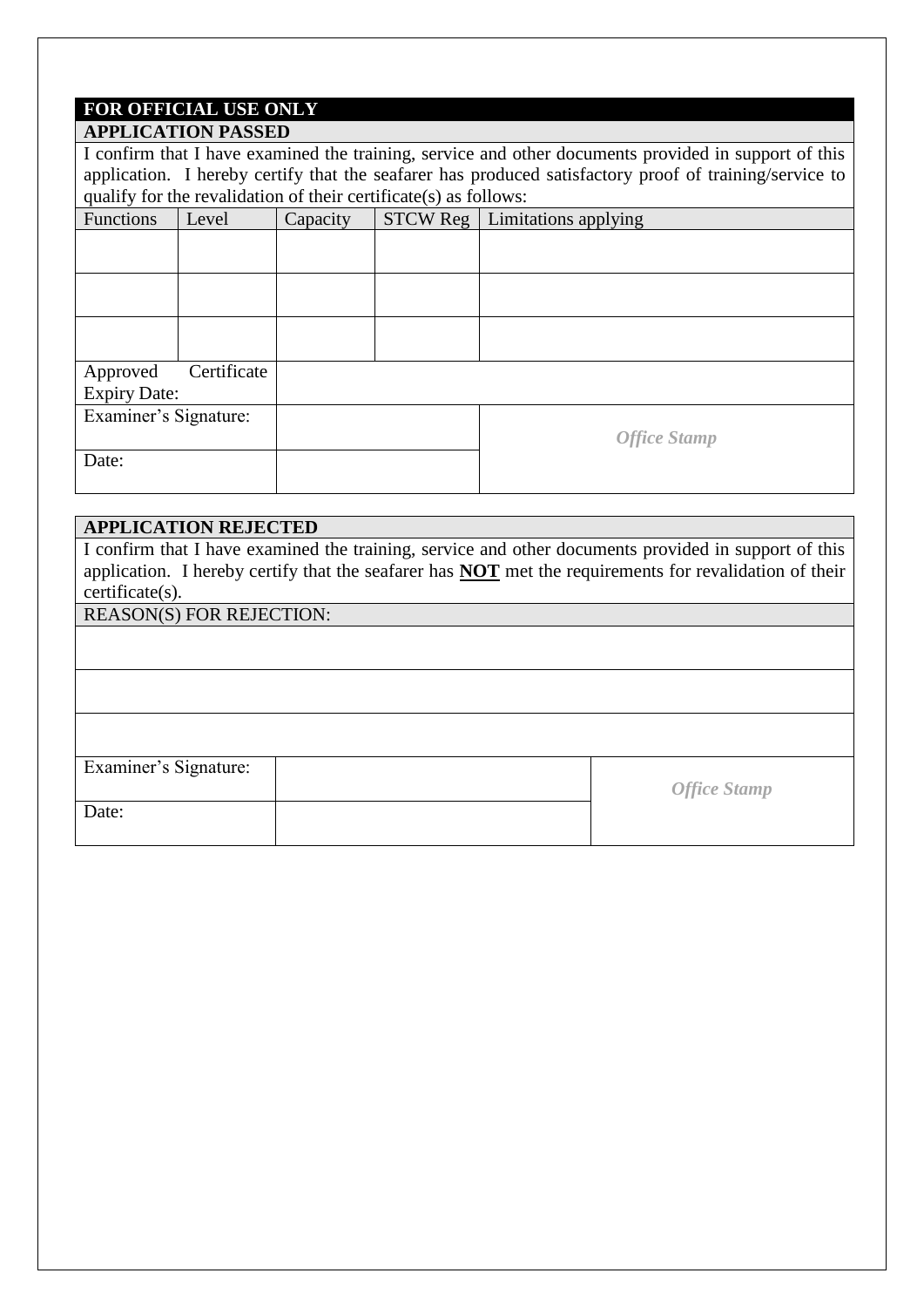# **GUIDANCE NOTES**

#### **1. GENERAL**

This application form may be used for the revalidation of more than one certificate, provided details and all certificates requiring revalidating are submitted i.e. Certificate of Competency, GMDSS General Operators Certificate, Certificate of Proficiency (Oil/Chemical/Liquefied Gas Tanker) etc.

## **2. EXPIRED CERTIFICATES**

Seafarers who wish to revalidate a certificate that has ceased to be valid should contact the Marine Survey Office in advance of submitting an application.

#### **3. VALIDITY PERIODS**

If an application for revalidation of a Certificate of Competency is made within the six month period before the COC expiry date, the certificate may be revalidated until the fifth anniversary of the original COC expiry date.

#### **4. LEGIBILITY**

All entries (other than where signatures are required) must be made clearly in BLOCK CAPITALS using a black or blue ballpoint pen. Mistakes due to illegible writing cannot be rectified without payment of a further fee.

## **5. PHOTOGRAPHS**

Your application must be accompanied by two identical passport-type photographs. The photographs should be taken full face, without a hat, and should be printed on normal photographic paper. The reverse side of each photograph should be signed by you.

#### **6. FEE FOR REVALIDATION**

| Deck Officer Certificate of Competency                  | €53    |
|---------------------------------------------------------|--------|
| Marine Engineer Officer Certificate of Competency       | $E$ 53 |
| Certificate of Proficiency – Oil/Chemical/Liquefied Gas | No Fee |

# **7. DETAILS OF APPLICANT (SECTION 1)**

#### **SEAFARERS UNIQUE ID NUMBER**

The Department of Transport are in the process of issuing all seafarers' who hold Irish Seafarer's Discharge Books, Identity Cards, Certificates of Competency, Radio Operator's Certificates and other seafaring qualifications and certificates including Irish Seafarer's Medical Certificates, a Seafarer's Unique ID Number. If this number is known to you, please provide it under Section 1. If this number is not known by you, please leave this field blank. Your unique ID number will be issued to you and printed on the current seafarer's certificate which you are applying for. This number should be quoted on all future communications with this Department.

#### **NOMINATED CONTACT**

For data protection purposes your application, or the status of your application, may not be discussed with any other party without your prior consent. Should you envisage another party making inquiries with this Department on your behalf regarding the status of an application submitted by you (i.e. should you be away at sea), then please provide details of that Nominated Contact.

#### **8. SEAGOING SERVICE**

Before a certificate can be revalidated, the holder must show continued professional competence by providing evidence of approved seagoing service, performing functions appropriate to the certificate held, for a total of either:

- 12 months during the preceding 5 years, *or*
- 3 months in the preceding 6 months immediately before revalidating.

**Deck Applicants:** Officers must have approved seagoing service, performing functions appropriate to the certificate held, as a master or deck officer in sea-going ships of any flag.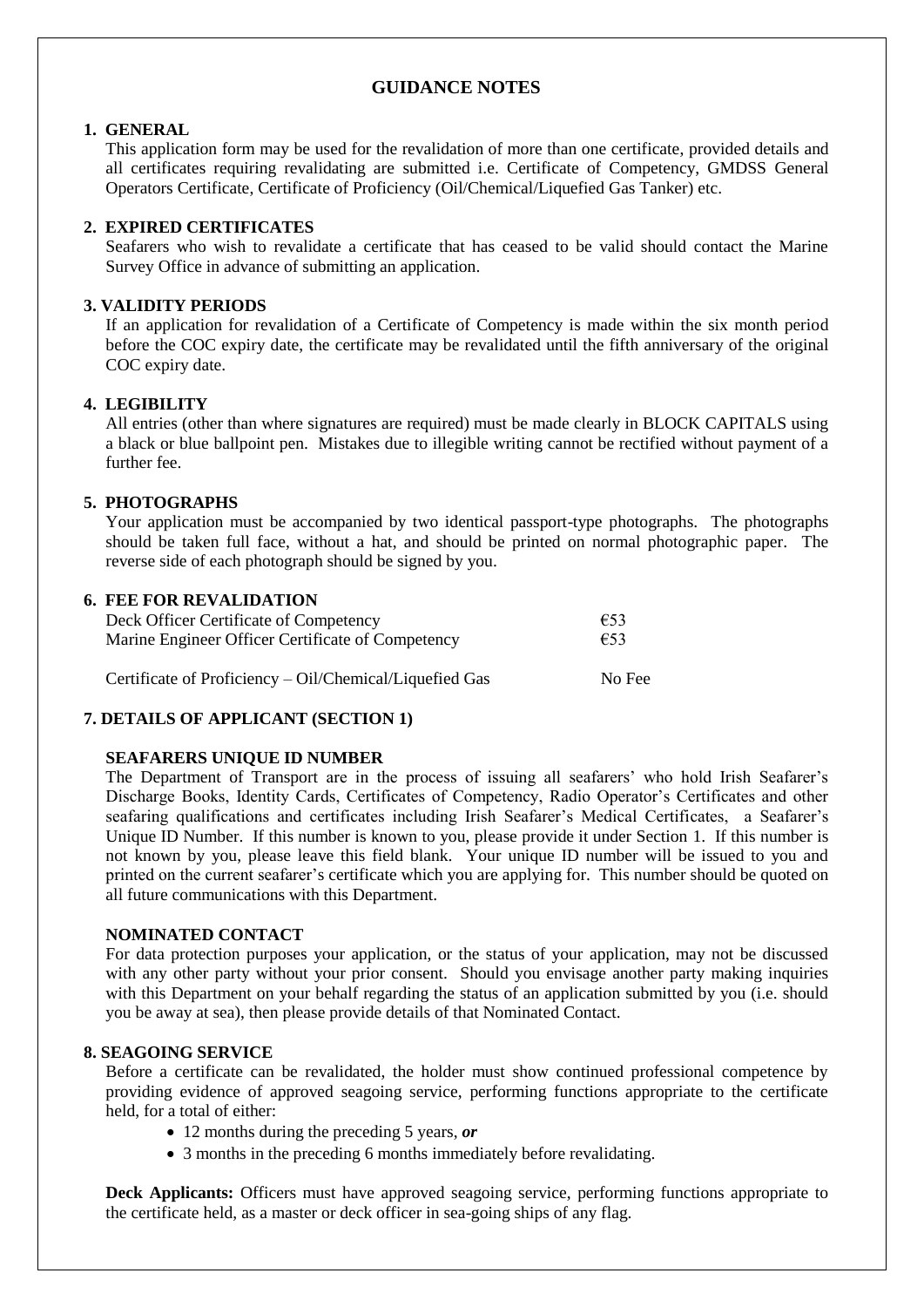**Engineer Applicants:** Officers must have approved seagoing service performing functions appropriate to the certificate held as an engineer officer on sea-going ships, of any flag, of at least 750kW registered power.

Seagoing service other than that specified above may be considered on a case by case basis.

# **9. ALTERNATIVES TO SEAGOING SERVICE**

If the holder of a Certificate of Competency has not gained enough seagoing service during the 5 year period, their STCW certificate may be revalidated by:

- Passing an approved test, *or*
- Successfully completing an approved training course or courses, *or*
- Completing approved seagoing service, performing functions appropriate to the certificate held, for a period of not less than 3 months in a supernumerary capacity, or in a lower officer rank than that for which the certificate is valid, immediately before taking up the rank for which it is valid. In order to do this they must first contact the appropriate examiner at the Marine Survey Office for a revalidation oral examination. On successful completion, a new Certificate of Competency will be issued in the lower rank.

#### **10. EQUIVALENT REVALIDATION EXPERIENCE**

Professional competence may be established by having performed functions ashore considered to be equivalent to the above seagoing service.

An STCW certificate may be revalidated if the holder has completed at least 2.5 years non-seagoing experience in the previous 5 years in a position considered to be equivalent to seagoing service such as those listed below. The following list is not exhaustive and applications from certificate holders engaged in other occupations may also be considered.

- Marine Pilots
- Government Marine Surveyors
- Marine College Lecturers
- Technical, Engineering and Marine Superintendents or Ship Repair Managers
- Harbour Masters
- Hydrographic Surveyors
- Classification Society Marine Surveyors (IACS)

# **11. CERTIFICATES OF PROFICIENCY (OIL/CHEMICAL/LIQUEFIED GAS TANKER)**

Seafarers revalidating certificates of proficiency must provide evidence of approved sea service appropriate to **each** of the types of tanker that they want to remain qualified for.

At least 6 months on a storage tanker, barge or terminal in operations involving loading or discharging of tankers will be accepted as equivalent to seagoing service for tanker qualifications.

If this evidence cannot be provided, the tanker endorsement or Certificate of Proficiency will not be renewed. Before it can be re-issued, the applicant will be required to complete:

- The relevant advanced tanker training programme or
- 14 days supervised ship-board training in a supernumerary capacity in the relevant type of tanker.

#### **12. DECK OFFICERS - ECDIS**

The 2010 Manila Amendments to the STCW Code bring in the requirement for Deck Officers working onboard ships fitted with an Electronic Chart Display Information System (ECDIS) to undergo specific education and training.

As of 1st January 2012, seafarers requiring revalidation of CoCs issued in compliance with STCW Regulation II/1, II/2 and II/3 (maintain a safe navigational watch; use of ECDIS to maintain safety of navigation; and maintain the safety of navigation through the use of ECDIS and associated navigation systems to assist command decision making) need to comply with the new STCW requirements to ensure their CoC remains valid on ships fitted with ECDIS after 31st December 2016.

For the revalidation of a CoC valid after 31st December 2016, the seafarer must have completed one of the following: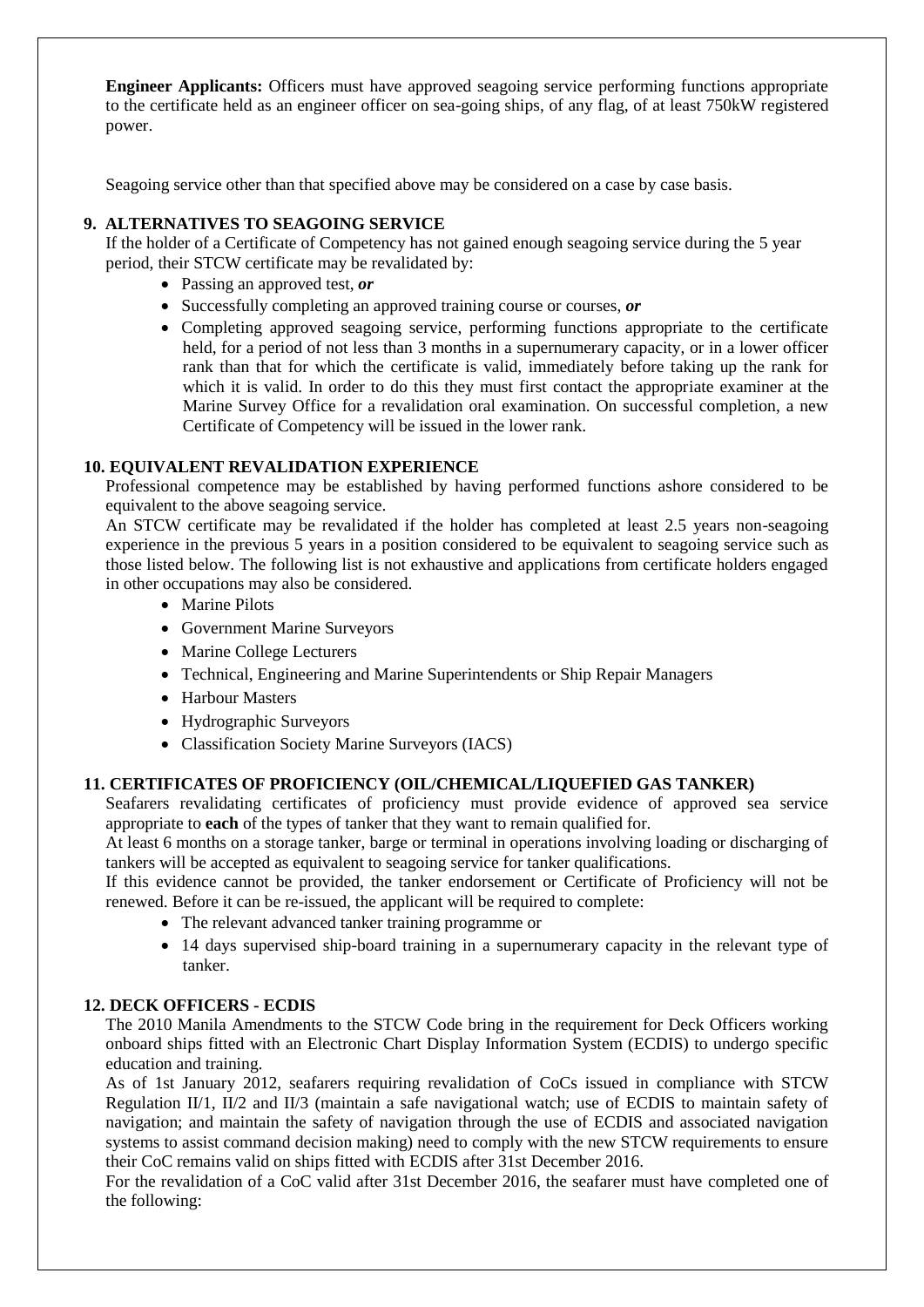- An approved navigation radar and ARPA simulator (NARAS)/navigation aids and equipment and simulator training (NAEST) course.
- An ECDIS programme based on the IMO Model ECDIS course (1.27) approved by the Irish Maritime Administration.
- An ECDIS programme based on the IMO Model ECDIS course (1.27) approved by the Maritime Administration of an EU Member State or by a country which is recognised by Ireland under STCW 78, as amended, Regulation I/10.

Deck officers not meeting this requirement will receive the following CoC limitation: *"From 1 January 2017 this certificate is not valid for service on ships fitted with ECDIS."* 

Deck officers may ask for this limitation to be removed once they have provided documentary evidence of completing approved ECDIS training.

# **13. ENGINEER OFFICERS - HIGH VOLTAGE REQUIREMENTS**

The Manila Amendments bring in the requirement for engineer officers to undergo education and training in High Voltage (HV) systems, at both the operational and management levels. This requirement will apply to all Engineer Officers starting training after 1st July 2013. From 1st January 2017, all Engineer Officers who work on ships with HV systems will need to comply.

This requirement comes into force on 1st January 2017 but will affect the revalidation of Engineering CoCs from 1st January 2014. HV training requirements will be incorporated in the future training programmes for Engineer Officers at both the operational and management levels.

There is no requirement for additional training to be undertaken by existing Engineer Officers who do not, or don't intend to, work on ships with HV systems. These Engineer Officers will receive the following CoC limitation: *"From 1 January 2017 this certificate is not valid for service on ships fitted with High Voltage (over 1000V) systems"* 

Engineer Officers may subsequently request the removal of this limitation by providing documentary evidence of approved HV training.

From 1st July 2013, Engineers progressing to higher levels of Certificates of Competency will be required to have HV voltage training whether or not they intend to work on ships with HV equipment.

# **EOOW COC REG. III/1 (OPERATIONAL LEVEL)**

To avoid having the High Voltage limitation, Engineer Officers of the Watch will need to show compliance with the 2010 Manila Amendments. In addition to the current revalidation requirements, they will have to provide documentary evidence of completion of a High Voltage course or completion of the following sea service in the engine room on vessels fitted with HV systems;

- 6 months in the preceding 5 years; or
- 3 months sea service during the last 12 months.

Sea service evidence can be provided in the form of a company letter signed by an authorised official within the company.

# **SECOND/CHIEF ENGINEER OFFICER COC REG. III/2 AND III/3 (MANAGEMENT LEVEL)**

To avoid having the High Voltage limitation, Senior Engineer Officers will need to show compliance with the 2010 Manila Amendments. In addition to the current revalidation requirements, they will have to provide documentary evidence of completion of a High Voltage (HV) course.

# **HIGH VOLTAGE COURSES**

Courses previously undertaken prior to 1st July 2013 do not need to be approved but you must provide documentary evidence confirming the course covers at least the following topics:

At the operational level:

- The hazards associated with High Voltage systems;
- The functional, operational and safety requirements for a marine high-voltage system;
- Basic arrangement of High Voltage systems and their protective devices;
- Safety procedures related to High Voltage systems; and
- Immediate actions to be taken under fault conditions.

The original certificate and course syllabus must be submitted with the application.

At the management level: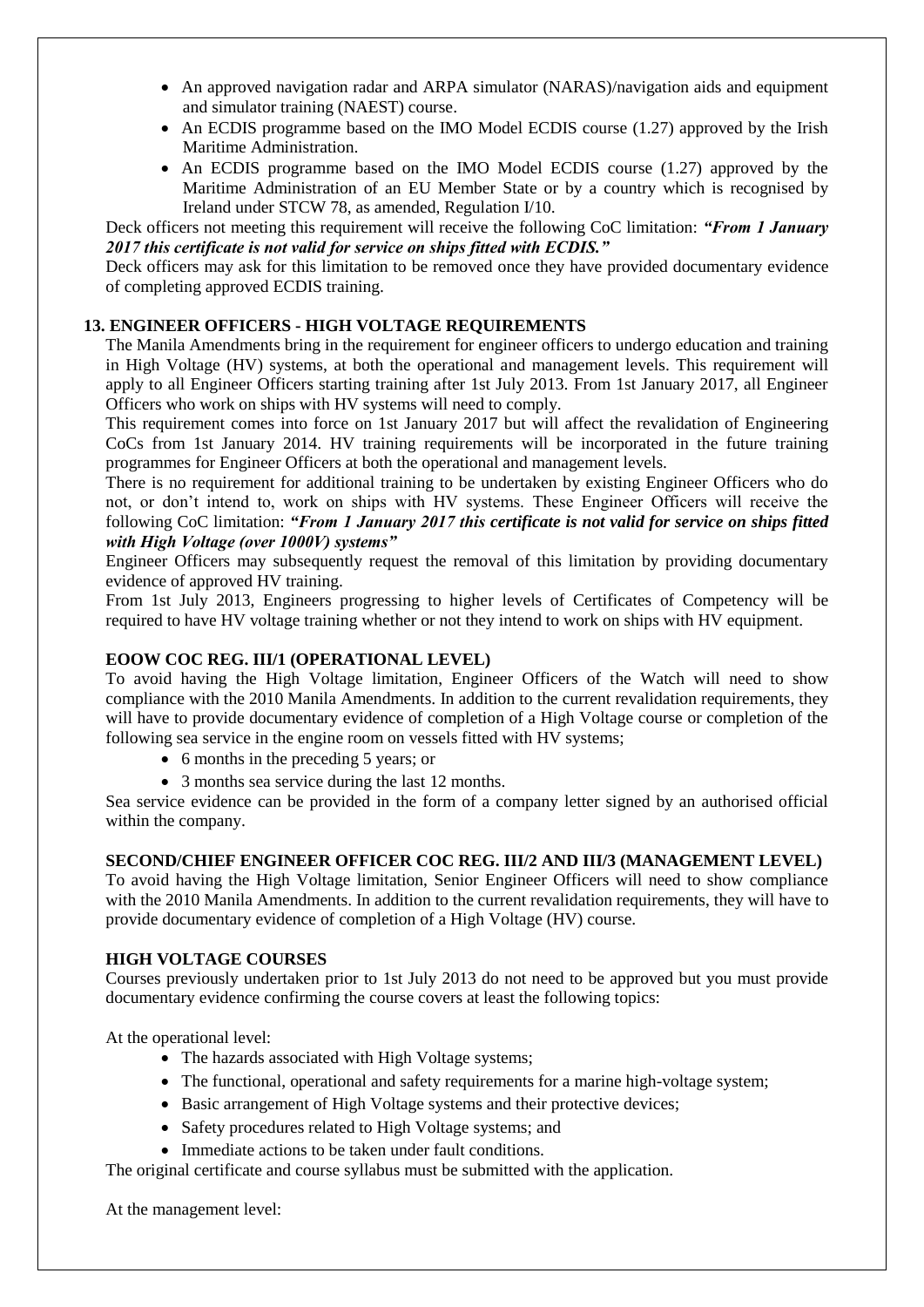- The functional, operational and safety requirements for a marine high-voltage system;
- Assignment of suitably qualified personnel to carry out maintenance and repair of highvoltage switchgear of various types;
- Taking remedial action necessary during faults in a high-voltage system;
- Producing a switching strategy for isolating components of a high-voltage system;
- Selecting suitable apparatus for isolation and testing of high-voltage equipment;
- Carrying out a switching and isolation procedure on a marine high-voltage system, complete with safety documentation; and
- Performing tests of insulation resistance and polarization index on high-voltage equipment.

#### **14. ANCILLARY CERTIFICATES OF PROFICIENCY (CoP)**

The 2010 Manila Amendments to the STCW Code introduce new requirements for seafarers required to hold any of the following certificates of proficiency:

- Personal Survival Techniques (STCW Table A-VI/1-1)
- Fire Prevention and Fire Fighting (STCW Table A-VI/1-2)
- Proficiency in Survival Craft and Rescue Boats other than Fast Rescue Boats (STCW Table A-VI/2-1)
- Proficiency in Fast Rescue Boats (STCW Table A-VI/2-2)
- Advanced Fire Fighting (STCW Table A-VI/3)

Seafarers required to hold any of the certificates of proficiency listed above shall, every five years, provide evidence of having maintained the required standard of competence to undertake the tasks, duties and responsibilities specified in the tables.

Seafarers revalidating their CoC or CoP after 1st January 2017 will be required to submit documentary evidence of having completed such training. There is no requirement to provide documentary evidence for having completed this training if a seafarer applies for revalidation before 1st January 2017.

#### **15. APPLICATION METHODS**

#### **A. By Post**

It is in your interest to use Registered Post. This Department will not accept responsibility for documents lost in the post. Complete your application form as required, remembering to attach all the supporting documents listed on the checklist provided (see Section 7). Post your application together with your payment by bank draft or postal order, made payable to the *Superintendent, Mercantile Marine Office*, to the Mercantile Marine Office listed under Guidance Note 16. Alternatively credit and debit card payments can be made by submitting the following information:

| Please debit my card with the amount indicated: $\epsilon$ |                                                                  |       |
|------------------------------------------------------------|------------------------------------------------------------------|-------|
| <b>Card Type:</b>                                          | MasterCard<br>Visa                                               | Other |
| <b>Card Number:</b>                                        |                                                                  |       |
| <b>Expiry Date:</b>                                        | $\Omega$<br>$\overline{\phantom{a}}$<br>$\overline{\phantom{a}}$ |       |
| <b>Card Holder Name:</b>                                   |                                                                  |       |
| Signature:                                                 | Date:                                                            |       |